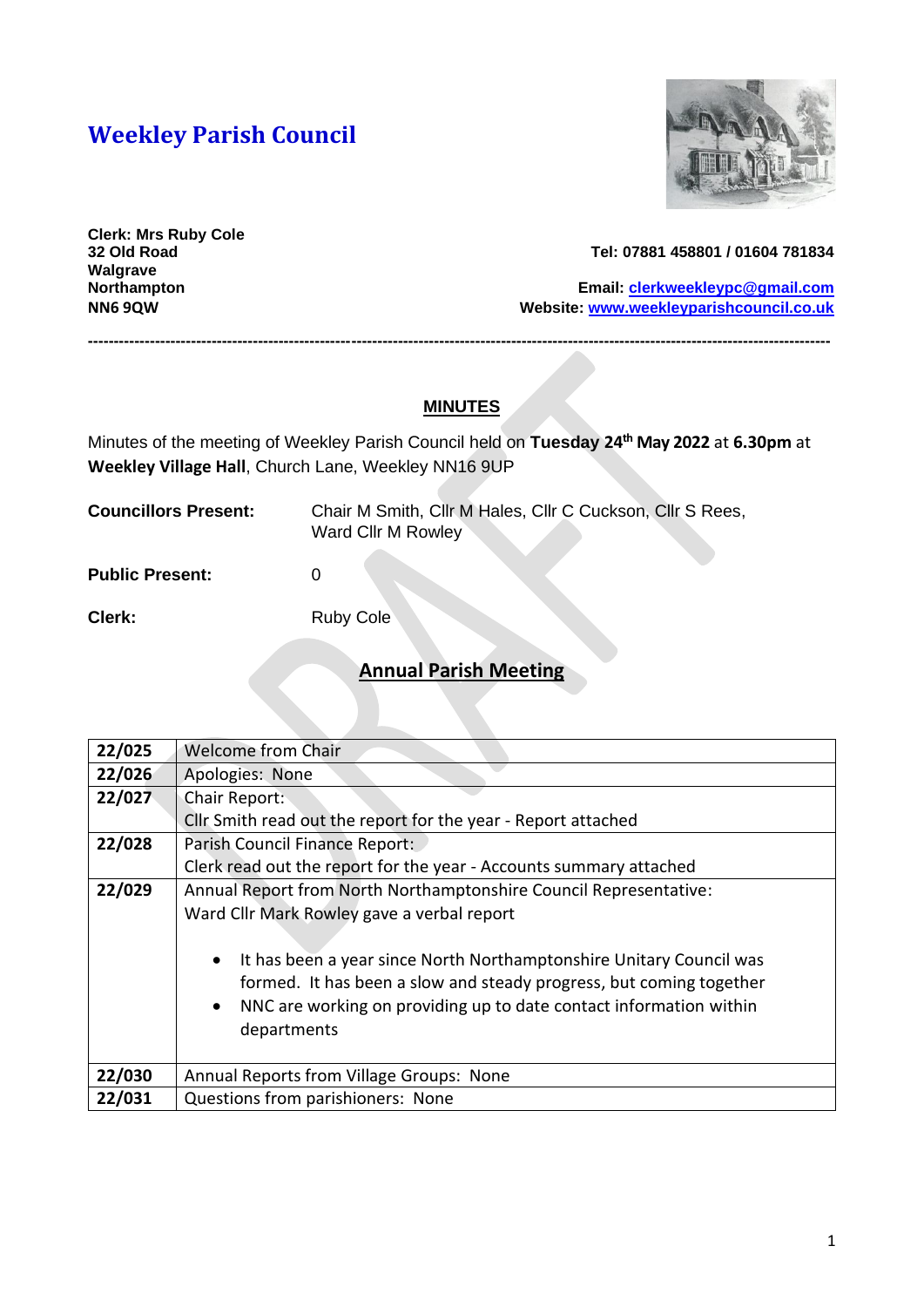## **Annual Parish Council Meeting**

| <b>Election of Chair:</b>                                                                |  |  |
|------------------------------------------------------------------------------------------|--|--|
| Cllr Hales proposed Cllr Smith. Seconded by Cllr Rees. All councillors present in        |  |  |
| favour                                                                                   |  |  |
| Resolved: Cllr Smith accepted the position and Chaired the meeting                       |  |  |
| <b>Declaration Acceptance of Office:</b>                                                 |  |  |
| Resolved: Cllr Smith and Clerk signed form                                               |  |  |
| <b>Apologies: None</b>                                                                   |  |  |
| <b>Election of Vice Chair:</b>                                                           |  |  |
| Cllr Cuckson proposed Cllr Hales. Seconded by Cllr Rees. All councillors present in      |  |  |
| favour                                                                                   |  |  |
| Resolved: Cllr Hales accepted the position                                               |  |  |
| Adoption of Policies previously circulated: Standing Orders, Financial Regulations,      |  |  |
| Code of Conduct, Risk Assessment, Complaints Procedure, Data Protection, Records         |  |  |
| Retention, Subject Access Request, Data Breach, Publication Scheme                       |  |  |
| <b>Resolved:</b> All policies were approved and adopted. Chair & Clerk signed at meeting |  |  |
|                                                                                          |  |  |

# **Full Parish Council Meeting**

| 22/037 | Apologies: None                                                                          |  |  |
|--------|------------------------------------------------------------------------------------------|--|--|
| 22/038 | Public address to the council: No public address                                         |  |  |
| 22/039 | Minutes: Full Parish Council meeting Tuesday 22nd February 2022                          |  |  |
|        | Resolved: Minutes were approved and signed by Chair                                      |  |  |
| 22/040 | <b>Declarations of Interest:</b> Under the Council's Code of Conduct related to business |  |  |
|        | on the agenda:                                                                           |  |  |
|        | Resolved: Chair item 22/050 (Tree) Cllr Rees - item 22/050 (Weekley Wood Lane)           |  |  |
| 22/041 | <b>Actions Outstanding:</b>                                                              |  |  |
|        |                                                                                          |  |  |

| 21/023a  | SR <sup>1</sup> | Gigaclear - To make contact to make good untidy finish. See Agenda Item<br>22/044 |  |
|----------|-----------------|-----------------------------------------------------------------------------------|--|
| 21/048.1 | M Rowley        | To investigate central base for emails 22.02.22 - Cllr Rowley to forward details  |  |
|          |                 | that is used by his council - Close                                               |  |
| 21/048.2 | M Rowley        | To contact resident at Washwell Lane regarding tenancy - 22.02.22 Clerk has       |  |
|          |                 | had various communications with resident and made enquiries with Kettering        |  |
|          |                 | Borough Council/Highways. Cllr Smith visited resident and inspected car park.     |  |
|          |                 | The gravel car park is not an issue. The shared parking of residents is not a     |  |
|          |                 | parish council issue, however, Cllr Rowley will make enquiries with NNC on        |  |
|          |                 | receipt of information from Cllr Smith - Ongoing                                  |  |
| 21/051.1 | M Rowley        | Cllr Smith to draft a letter for clerk to send regarding dissatisfaction of car   |  |
|          |                 | accident to police 22.02.22 - Cllr Smith having difficulty locating the correct   |  |
|          |                 | person within the police force to address letter. Cllr Rowley will forward        |  |
|          |                 | contact details for the Sergeant in covering area - Ongoing                       |  |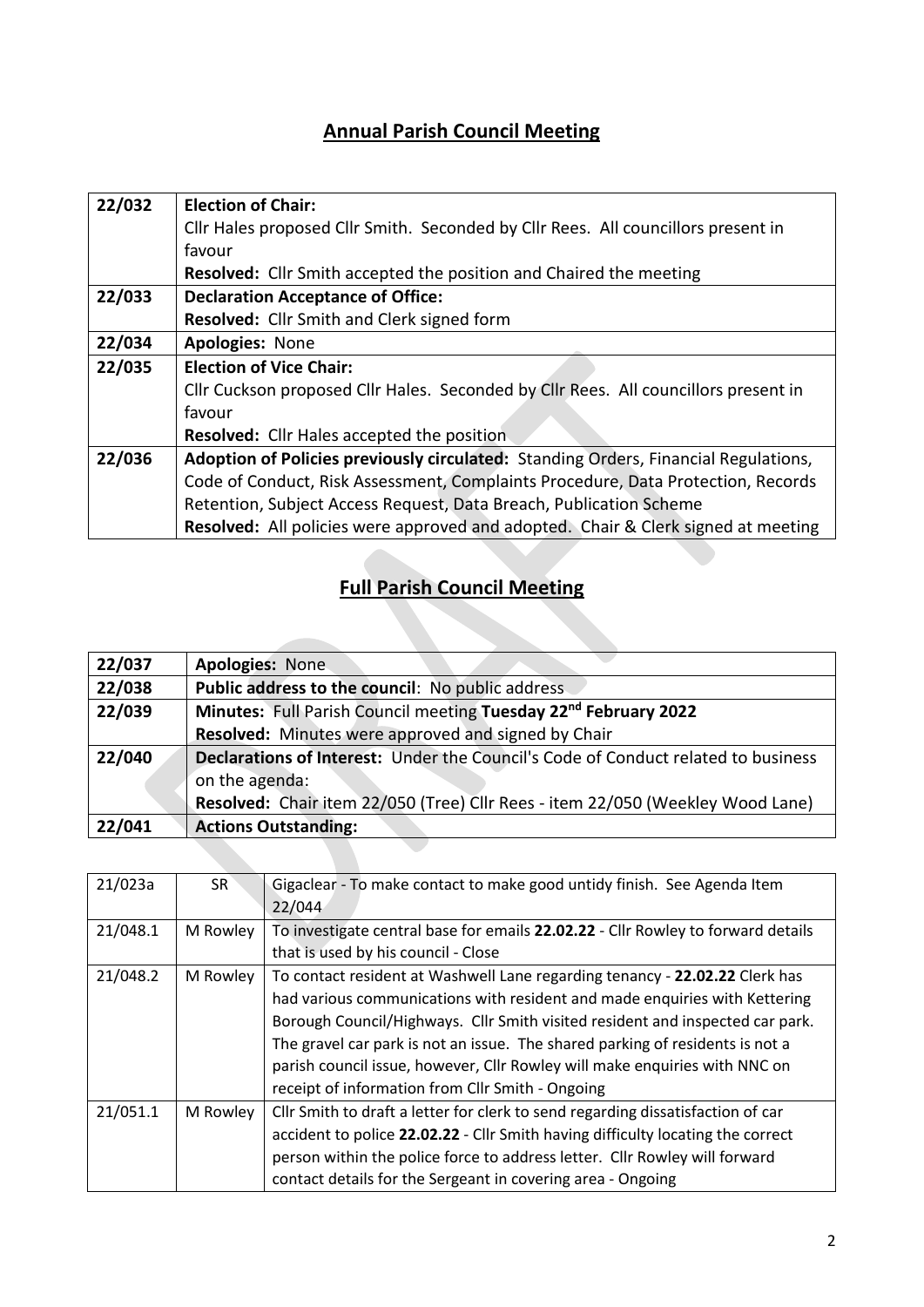| 21/052.1   | <b>SR</b> | To contact owners of Care Home regarding overgrowth of hedge - See Agenda        |  |
|------------|-----------|----------------------------------------------------------------------------------|--|
|            |           | Item 22/044                                                                      |  |
| 21/050.1   | Clerk     | Cllr Tartaglia to make enquiries with Cricket Club. Cllr Rees to check power     |  |
|            |           | source or alternative locations - Defibrillator 22.02.22 Cricket Club have their |  |
|            |           | own in house Defibrillator. Clerk awaiting results from grant applications. If   |  |
|            |           | nothing forthcoming within the month, clerk to place order with funding from     |  |
|            |           | Boughton Estates and Ward Cllr Rowley - See Agenda Item 22/047                   |  |
| 21/067.1   | MT/SR     | To coordinate OLB - See Agenda Item 22/044                                       |  |
| 22/006.1   | <b>SR</b> | To contact organisers regarding the allocation of free entry tickets to          |  |
|            |           | Greenbelt Festival - see Agenda Item 22/044                                      |  |
| 22/008.1   | <b>MS</b> | To put ideas for QPJ into Litter Pick flyer- Complete                            |  |
| 22/009.1   | Clerk     | To submit NCalc grant form - Complete                                            |  |
| 22/009.2   | Clerk     | To register with Parish Online for Asset Mapping - Complete                      |  |
| 22/010.1   | <b>MS</b> | To produce & circulate flyers for litter pick - Complete                         |  |
| 22/010.2   | Clerk     | To obtain litter pick equipment - Complete                                       |  |
| 22/011.1   | MS.       | To contact insurance company for repair of village sign - Complete               |  |
| 22/017.1   | Clerk/MS  | To authorize bank payment - Complete                                             |  |
| 22/019.1   | Clerk     | To contact NJ Searle for year-end audit - Complete                               |  |
| 22/021.1   | <b>MS</b> | To review asset register - Complete                                              |  |
| 22/022.1   | <b>MS</b> | To review insurance policy - Complete                                            |  |
| 22/023.1   | Clerk     | To place policies on agenda to be adopted - Complete                             |  |
|            |           |                                                                                  |  |
| $-1 - - -$ |           |                                                                                  |  |

| 22/042 | Correspondence:                                                                         |  |  |
|--------|-----------------------------------------------------------------------------------------|--|--|
|        | WNC: To note date of next meeting for Strategic Town & Parish Forums                    |  |  |
|        | 13 <sup>th</sup> September 2022 via Zoom                                                |  |  |
| 22/043 | Highways: A map of Highways responsibilities has been obtained and                      |  |  |
|        | circulated. The responsibility of a section of Weekley Wood Lane was                    |  |  |
|        | under query. It is assumed that this section is Highways responsibility - No            |  |  |
|        | further action                                                                          |  |  |
| 22/044 | <b>Boughton Estate Parish Works Summary:</b>                                            |  |  |
|        |                                                                                         |  |  |
|        | Village Hall: This is now being managed by Lisa Tartaglia                               |  |  |
|        | Hedges: Footpath towards Geddington and stretch between Bus<br>$\bullet$                |  |  |
|        | Shelter and Weekley sign towards Kettering - to be cut and trimmed                      |  |  |
|        | depending on crops - Ongoing Action                                                     |  |  |
|        | Tea Shop: Painting has been completed<br>$\bullet$                                      |  |  |
|        | Adoption of section of Weekley Wood Lane: Not required<br>$\bullet$                     |  |  |
|        | Gigaclear: The gravel has been placed in the gaps and is complete<br>$\bullet$          |  |  |
|        | Defibrillator: Power source or alternative locations to be checked -<br>$\bullet$       |  |  |
|        | <b>Ongoing Action</b>                                                                   |  |  |
|        | Overgrown hedge at Care Home: Ongoing Action<br>$\bullet$                               |  |  |
|        | Blockage in stream causing flooding: Ongoing Action<br>$\bullet$                        |  |  |
|        | Coordination of OLB - Ongoing Action<br>$\bullet$                                       |  |  |
|        | Greenbelt Festival: To consider a fair way of allocation of free tickers -<br>$\bullet$ |  |  |
|        | <b>Ongoing Action</b>                                                                   |  |  |
|        |                                                                                         |  |  |
|        | Resolved: Cllr Rees to action as above and update at next meeting                       |  |  |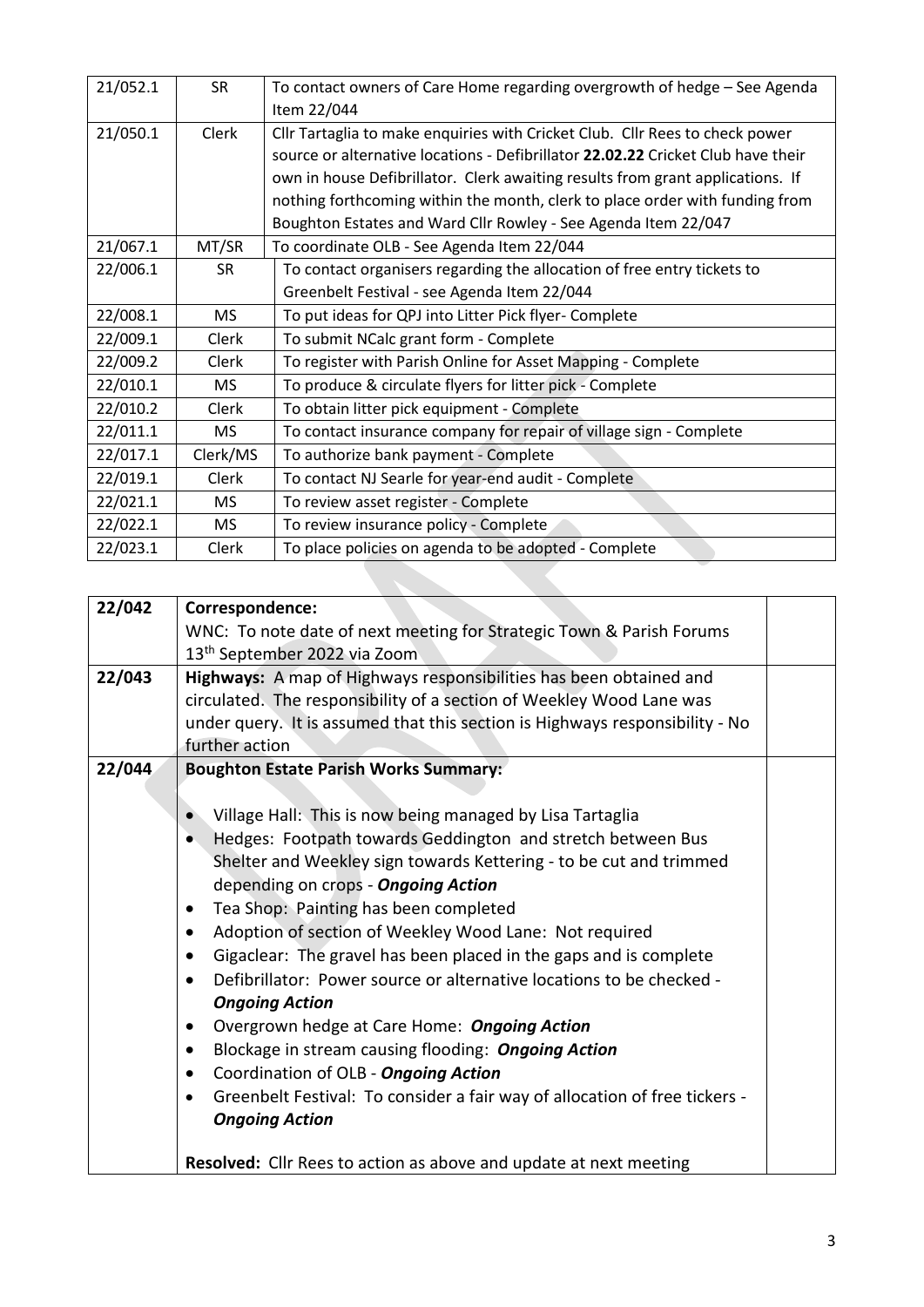| 22/045 |                                                                              |              |
|--------|------------------------------------------------------------------------------|--------------|
|        | Councillor Vacancy: Due to the resignation of Cllr Tartaglia, a vacancy has  |              |
|        | now arisen. The period of notice to NNC has been served and council can      |              |
|        | now co-opt. Clerk has prepared the vacancy notice and placed on website      |              |
|        | Resolved: Chair to place on notice board and newsletter Action 22/045.1      | <b>MS</b>    |
| 22/046 | Asset Mapping: The deadline for input has passed. This could not be          |              |
|        | undertaken due to time restraints. Chair has placed some items onto the      |              |
|        | Parish Online website                                                        |              |
| 22/047 | Defibrillator: Ward Cllr M Rowley has agreed that funding is available.      |              |
|        | Funding would also be available from Boughton Estates. It was agreed that    |              |
|        | parish council would also use the unspent mowing grant allowance of £600     |              |
|        | towards this also. Clerk would source a defibrillator with an electric power |              |
|        | source, heated and lockable cabinet                                          |              |
|        | Resolved: Clerk to obtain costs Action 22/047.1 Cllr Rees to look into       | <b>Clerk</b> |
|        | possible locations around Boughton Estates Office. Action 22/047.2           | <b>SR</b>    |
| 22/048 | Queen's Platinum Jubilee Tree: Cllr Rees reported that an Oak tree would     | ??           |
|        | be provided by the Duke of Buccleuch. This will be planted on the village    |              |
|        | green during September. However he requested that this be maintained         |              |
|        | Ongoing MS to enquire with Tea Shop owner about water tree when              |              |
|        | planted Action 22/048.1                                                      |              |
| 22/049 | Litter Pick: Due to the success and smooth running of this event it was      |              |
|        | agreed that this would be undertaken during September                        |              |
|        | Resolved: Chair to advertise and promote in newsletter Action 22/049.1       | <b>MS</b>    |
| 22/050 | <b>Planning:</b>                                                             |              |
|        | KET/2020/0303: Weekley Wood Lane (land at), Kettering. Outline               |              |
|        | Application. Erection of an industrial manufacturing and warehouse           |              |
|        | building (Use Class B2 and B8) together with ancillary office                |              |
|        | accommodation and associated access This was put to NNC planning             |              |
|        | committee 05/05/2022 and has been approved - No further action               |              |
|        | KET/2020/0121: Weekley Wood Lane (land at), Kettering Full Planning          |              |
|        | Permission (EIA): 5 no. B8 warehouses, 1 no. B2 general industry building,   |              |
|        | service yards, parking, drainage, landscaping and 3 no. substations -        |              |
|        | Council agreed no objection. However, the possible receipt of S106 monies    |              |
|        | was discussed and it was agreed that a sub committee would be formed to      |              |
|        | put forward a proposal on how this money would be spent. Traffic claming     |              |
|        | measures could be a possibility                                              |              |
|        | Resolved: Clerk to submit No Objections to NNC Action 22/050.1 Chair to      | <b>Clerk</b> |
|        | form and lead sub-committee and submit proposal to full council Action       | <b>MS</b>    |
|        | 22/050.1                                                                     |              |
|        | NK/2022/0321: Notification of Works to Trees in Conservation Areas: T1       |              |
|        | Pine - fell. Abbots, Weekley Wood Lane, Weekley                              |              |
|        | Resolved: No Objections - No further action                                  |              |
| 22/051 | Insurance: Renewal due with BHIB on 01/06/2022. Slight increase from last    |              |
|        | year - £158.10                                                               |              |
|        | Resolved: Approved                                                           |              |
| 22/052 | Insurance Claim for Village Sign: The insurance claim has been accepted      |              |
|        | £1,206 + £147.80 - £125 excess = £1,228.80 net of excess and VAT plus £200   |              |
|        | to re-install the sign. The Buccleuch Academy is to be approached to help    |              |
|        | design the artwork for the new sign and to keep the history of Weekley and   |              |
|        | Buccleuch within it.                                                         |              |
|        |                                                                              |              |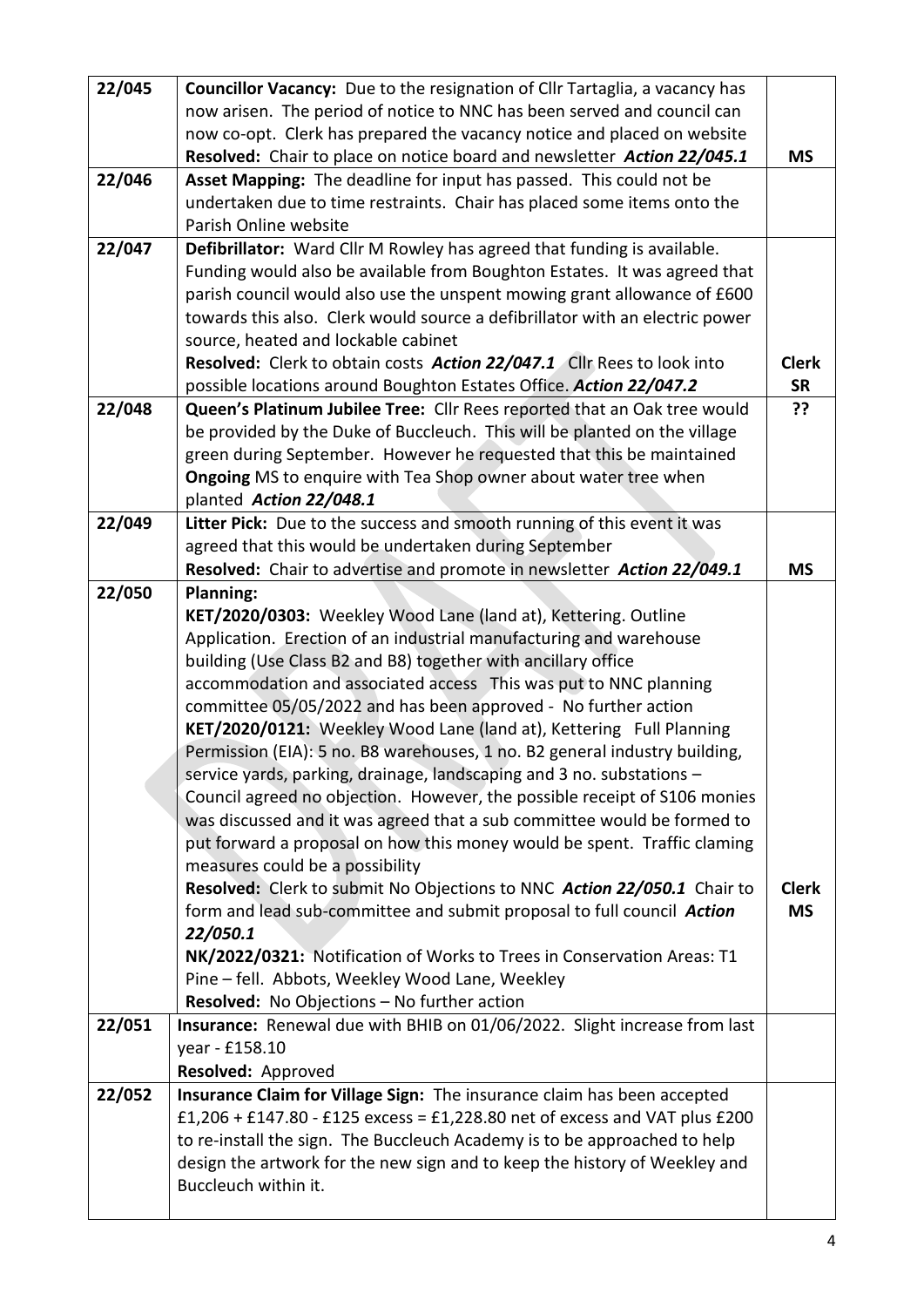|        | <b>Resolved:</b>                                                           |              |
|--------|----------------------------------------------------------------------------|--------------|
|        | Cllr Rees to forward official quote Action 22/052.1                        | <b>SR</b>    |
|        | Clerk to submit BACS details for payment Action 22/052.2                   | <b>Clerk</b> |
|        | Chair & Cllr Rees to liaise with Buccleuch Academy Action 22/052.3         | SR/MS        |
| 22/053 | VAT: The VAT reclaim amount of £35.83 is too low for payment. This will be |              |
|        | added on when a sufficient claim can be made                               |              |
| 22/054 | Asset Register: To approve figure of £9357 which has been submitted for    |              |
|        | year-end accounts                                                          |              |
|        | Resolved: Approved - Chair & Clerk signed at meeting                       |              |
| 22/055 | AGAR 2021/22 Certificate of Exemption: Council to certify themselves as    |              |
|        | exempt from external audit and approve and sign the certificate of         |              |
|        | exemption form for submission to PKF Littlejohn                            |              |
|        | Resolved: Approved - Chair & Clerk signed at meeting. Clerk to submit      | <b>Clerk</b> |
|        | Action 22/055.1                                                            |              |
| 22/056 | Annual Internal Audit Report 2021/22 Audit: To receive and note the        |              |
|        | annual internal audit report - no issues. To discuss thanks to auditor     |              |
|        | Resolved: Approved                                                         |              |
| 22/057 | Section 1 - Annual Governance Statement 2021/22 Agar: To approve and       |              |
|        | sign the annual governance statement form for submission to PKF Littlejohn |              |
|        | Resolved: Approved - Chair & Clerk signed at meeting. Clerk to submit      | <b>Clerk</b> |
|        | Action 22/057.1                                                            |              |
| 22/058 | Section 2 - Accounting Statements 2021/22 for Year End: To approve and     |              |
|        | sign the annual accounting statement for submission to PKF Littlejohn      |              |
|        | Resolved: Approved - Chair & Clerk signed at meeting. Clerk to submit      | <b>Clerk</b> |
|        | Action 22/058.1                                                            |              |
| 22/059 | Clerk Revised Pay: Councillors to note approved remuneration figures as    |              |
|        | discussed via email £129.14. Council to note approved revised monthly      |              |
|        | standing order salary payment £108.40, commencing May 2022                 |              |
|        | Resolved: Approved                                                         |              |
| 22/060 | Payments: To note and approve as below:                                    | <b>MS</b>    |
|        | Income received of:                                                        | <b>Clerk</b> |
|        | NNC Precept £3100.00 April 22, NNC Asset Mapping Grant £212.96 March       |              |
|        | 22                                                                         |              |
|        | Expenditure Total: £710.66                                                 |              |
|        | Resolved: Approved Chair & Clerk to authorise at bank Action 22/060.1      |              |

| 6  | Clerk                         | <b>March Salary</b>       | 20/03/2022 | S/O    | 100.40 |
|----|-------------------------------|---------------------------|------------|--------|--------|
| 7  | Clerk                         | <b>April Salary</b>       | 20/04/2022 | S/O    | 100.40 |
| 8  | Clerk                         | May Salary                | 20/05/2022 | S/O    | 108.40 |
| 9  | Cllr Smith                    | <b>WordPress Renewal</b>  | 24/05/2022 | Online | 52.00  |
| 10 | Cllr Smith                    | ICO Reimbursement         | 24/05/2022 | Online | 40.00  |
| 11 | <b>Warkton Parish Council</b> | Microsoft Office Share    | 24/05/2022 | Online | 22.22  |
| 12 | <b>BHIB Insurance</b>         | <b>Insurance Renewal</b>  | 24/05/2022 | Online | 158.10 |
| 13 | Clerk                         | <b>Clerk Remuneration</b> | 24/05/2022 | Online | 129.14 |

| 22/061 | <b>Bank Balance:</b> March $31^{st}$ bank balance = £140.33. April $29^{th}$ bank balance = |  |
|--------|---------------------------------------------------------------------------------------------|--|
|        | £4839.93                                                                                    |  |
|        | <b>Resolved:</b> Approved - Chair signed at meeting                                         |  |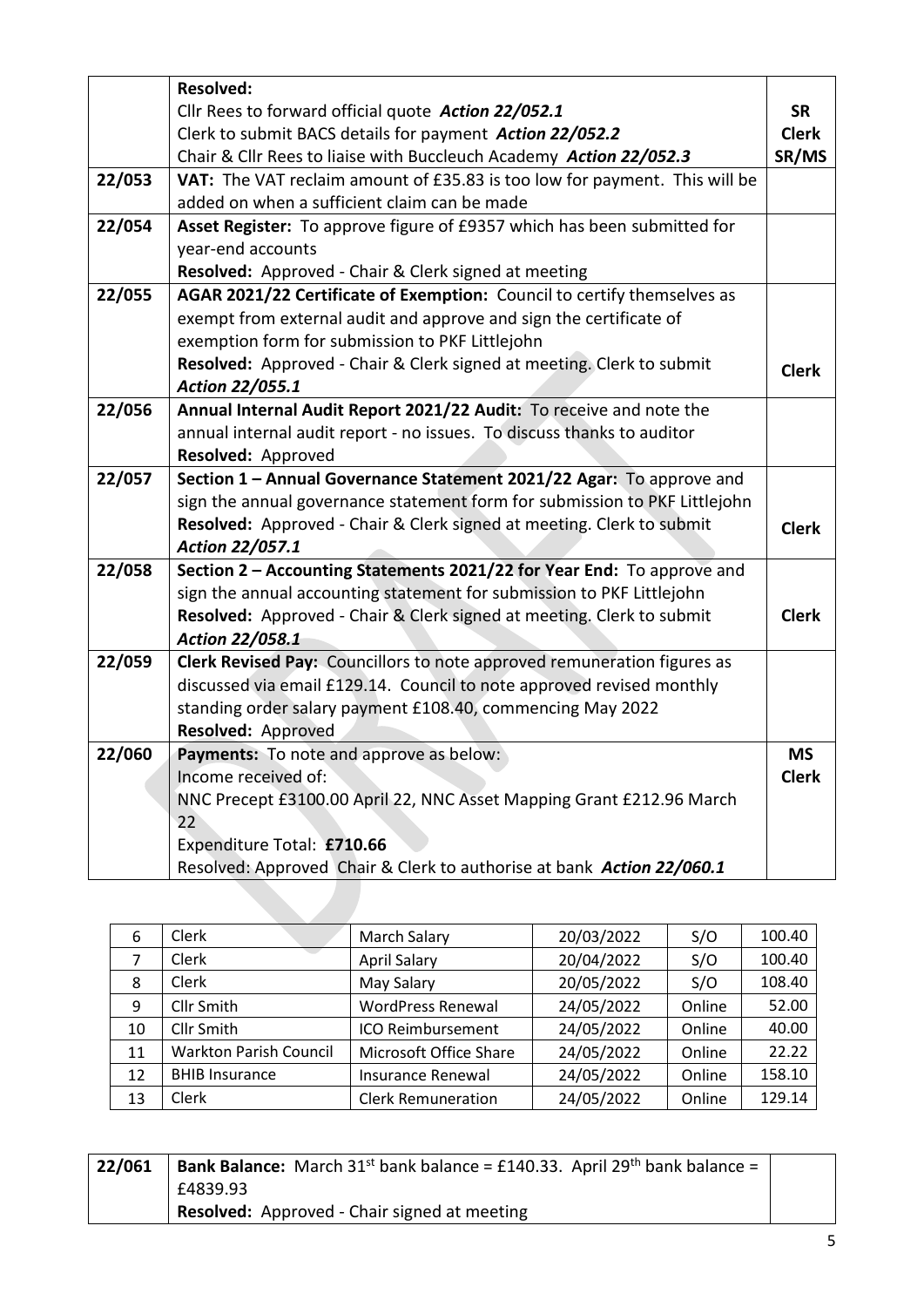| 22/062 | Next Agenda: Litter Pick, Greenbelt Festival            |              |
|--------|---------------------------------------------------------|--------------|
|        | Resolved: Clerk to add to next agenda Action 22/062.1   | Clerk        |
| 22/063 | <b>Upcoming Meetings:</b> Agree dates for next meetings |              |
|        | Wednesday $17th$ August 2022 - 7.00pm                   |              |
|        | Wednesday $23^{rd}$ November $2022 - 7.00$ pm           | <b>Clerk</b> |
|        | Resolved: Clerk to book village hall Action 22/063.1    |              |

## **Meeting Closed: 8.03pm**

## **Action Points for Tracking**

### **Ongoing Actions**

| 21/048.2 | M Rowley | To contact resident at Washwell Lane regarding tenancy - 22.02.22 Clerk<br>has had various communications with resident and made enquiries with |  |  |  |  |  |
|----------|----------|-------------------------------------------------------------------------------------------------------------------------------------------------|--|--|--|--|--|
|          |          |                                                                                                                                                 |  |  |  |  |  |
|          |          | Kettering Borough Council/Highways. Cllr Smith visited resident and                                                                             |  |  |  |  |  |
|          |          | inspected car park. The gravel car park is not an issue. The shared                                                                             |  |  |  |  |  |
|          |          | parking of residents is not a parish council issue, however, Cllr Rowley                                                                        |  |  |  |  |  |
|          |          | will make enquiries with NNC on receipt of information from Cllr Smith -                                                                        |  |  |  |  |  |
|          |          | Ongoing                                                                                                                                         |  |  |  |  |  |
| 21/051.1 | M Rowley | Cllr Smith to draft a letter for clerk to send regarding dissatisfaction of                                                                     |  |  |  |  |  |
|          |          | car accident to police 22.02.22 - Cllr Smith having difficulty locating the                                                                     |  |  |  |  |  |
|          |          | correct person within the police force to address letter. Cllr Rowley will                                                                      |  |  |  |  |  |
|          |          | forward contact details for the Sergeant in covering area - Ongoing                                                                             |  |  |  |  |  |

## **Actions from Current Minutes**

| 22/045.1 | <b>MS</b>    | To place councillor vacancy on notice board and newsletter                 |  |  |  |
|----------|--------------|----------------------------------------------------------------------------|--|--|--|
| 22/047.1 | Clerk        | To obtain costs for defibrillator                                          |  |  |  |
| 22/047.2 | <b>SR</b>    | To look into possible locations for defibrillator Close to Boughton Estate |  |  |  |
|          |              | Office                                                                     |  |  |  |
| 22/048.1 |              | To enquire with tea shop owner to take on watering of Queen's Platinum     |  |  |  |
|          |              | <b>Jubilee Tree</b>                                                        |  |  |  |
| 22/049.1 | <b>MS</b>    | To advertise and promote next Litter Pick for September                    |  |  |  |
| 22/050.1 | Clerk        | KET/2020/0121 - To submit no objection to NNC                              |  |  |  |
| 22/050.2 | <b>MS</b>    | KET/2020/0121 - To form and lead sub-committee as to how possible          |  |  |  |
|          |              | S106 monies should be spent                                                |  |  |  |
| 22/052.1 | <b>SR</b>    | To forward to Clerk/Chair official quote for insurance claim for village   |  |  |  |
|          |              | sign                                                                       |  |  |  |
| 22/052.2 | <b>Clerk</b> | Clerk to submit BACS details to insurance company for payment              |  |  |  |
| 22.052.3 | MS/SR        | To liaise with The Buccleuch Academy for artwork design of village sign    |  |  |  |
| 22/055.1 | Clerk        | Certificate of Exemption - to submit to PKF Littlejohn                     |  |  |  |
| 22/057.1 | Clerk        | Annual Governance Statement - to submit to PKF Littlejohn                  |  |  |  |
| 22/058.1 | Clerk        | Accounting Statements - to submit to PKF Littlejohn                        |  |  |  |
| 22/060.1 | Clerk/MS     | To authorise payments at bank                                              |  |  |  |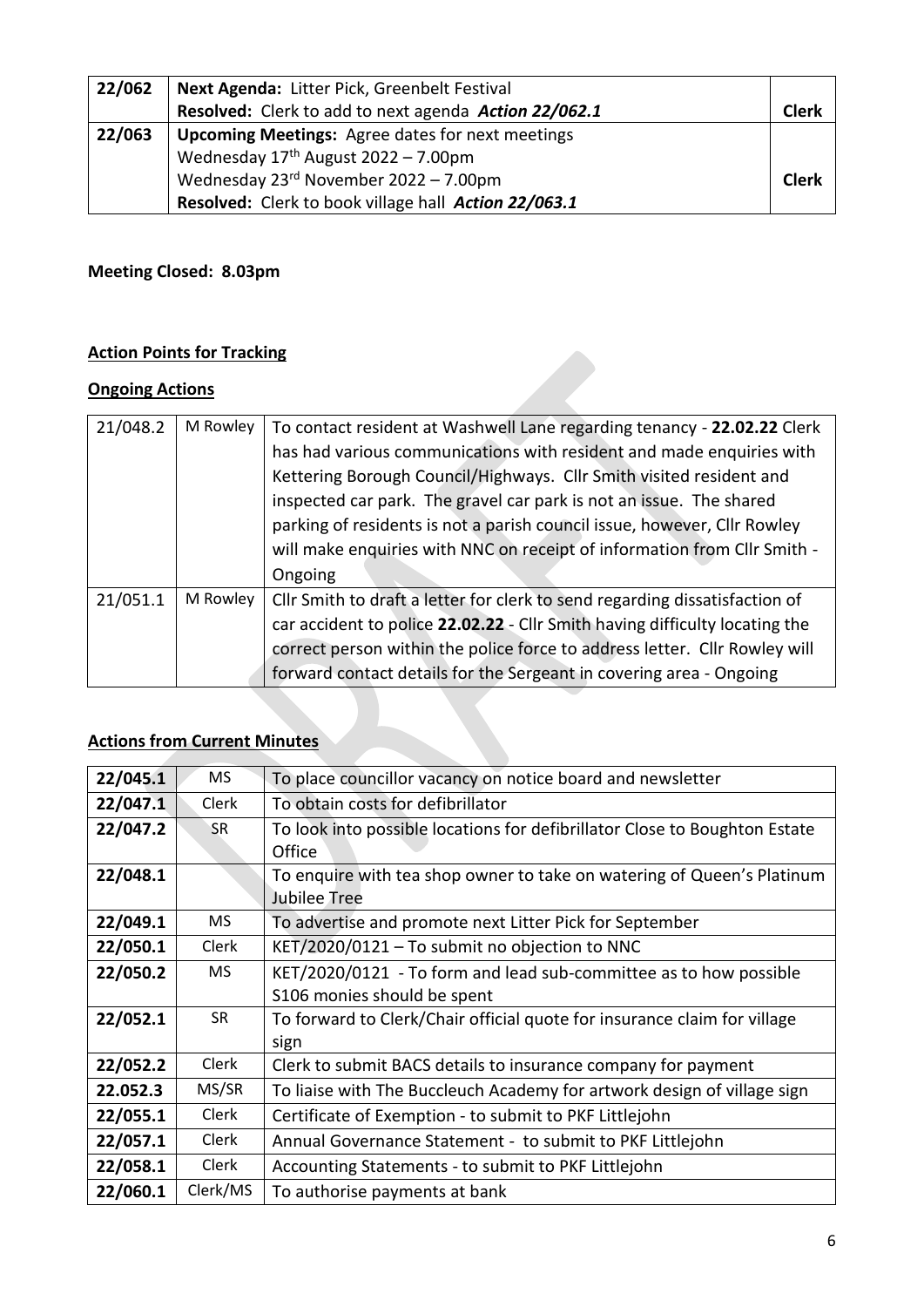| 22/062.1 | Clerk | To add to Agenda: Litter Pick, Greenbelt Festival                           |
|----------|-------|-----------------------------------------------------------------------------|
| 22/063.1 | Clerk | To book village hall Wednesday 17 <sup>th</sup> August 2022, Wednesday 23rd |
|          |       | November 2022                                                               |

#### **Chairman's Annual Report to the Parish for the Year 2021-22. Delivered at the Annual Parish Meeting on Tuesday 23rd May 2022**

- 1. The resignations of Cllr Matt Tartaglia has resulted in a vacancy for a Councilor. The vacancy was advertised on the Village notice board but generated no interest. We will now need to go down the co-opting route. I have one possible candidate, Graham Atwell.
- 2. Residents continue to raise concerns with respect to anti-social behavior at the end of Weekley Wood Lane. This has been highlighted to our Police Liaison officer PC Kerry York. Because we had not reported any incidents in the past 12 months, policing of the area had been reduced. PC York has promised to look into an increase in Police traffic.
- 3. The Community Payback Unit agreed to provide support for the painting of the Bus Shelters but due to the administration involved in arranging the work it was decided not to proceed.
- 4. Gigaclear, the providers of highspeed fibre to Weekley returned and reinstated the gravel on the footpaths.
- 5. There were no meetings of the Kettering Rural Forum during the year.
- 6. Boughton Estates completed internal redecoration of the Village Hall and management of the hall has been passed to a third party Usage has increased significantly as a result.
- 7. Provision of a defibrillator for the village was agreed by the Council and funding options are now being explored.
- 8. The village sign was damaged in a road traffic accident in September. An insurance claim has been submitted to repair and re-instate the sign. It has not been possible to determine the exact details for the artwork on the current sign and discissions are underway with Boughton Estate and the Family regarding design of a new sign to better reflect Weekley.
- 9. I circulated the first Newsletter in April to all residents of the village and hope to make it a regular publication, maybe three time a year.
- 10. A Village Litter Pick was held on  $10<sup>th</sup>$  April. It was very well supported by the residents of the village.
- 11. By means of the newsletter I attempted to evaluate the level of interest for community backed events in the village. Sadly, only a handful of villagers showed interest.

Mike Smith Council Chair - Weekley Parish Council

#### Weekley Parish Council Year End Accounts Summary 31/03/2022

#### Barclays Current Account 90932345

| Receipts                    | 2020/21  | 2021/22  |
|-----------------------------|----------|----------|
| Precept                     | 1,500.00 | 2,600.00 |
| Interest on Bank Accounts   | 0.16     | 0.02     |
| VAT Reclaimed               | 0.00     | 39.51    |
| NNC - Asset Mapping Project | 0.00     | 212.96   |